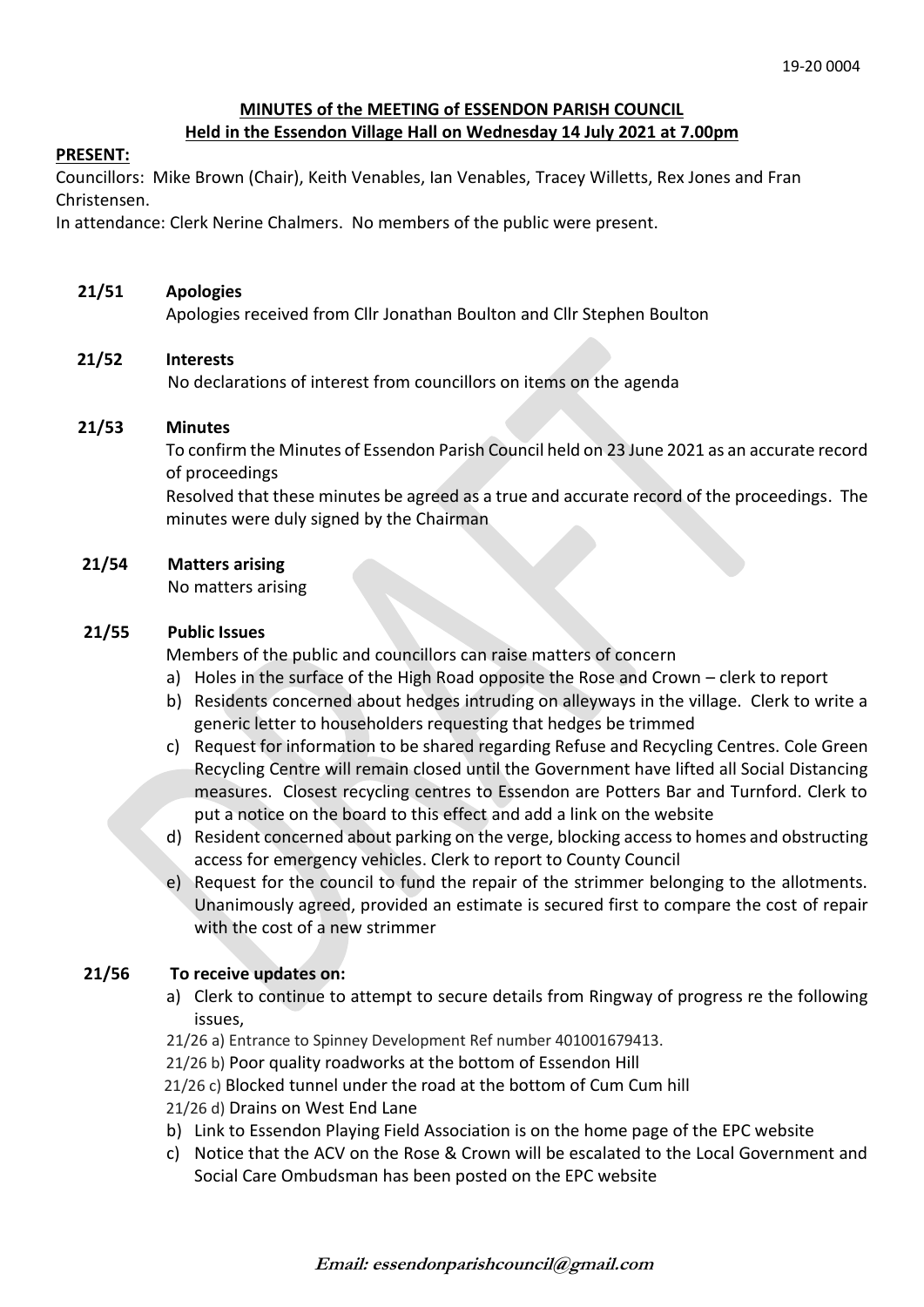## **21/57 Planning**

a) Notification received and considered for planning applications between 23 June 2021 and 13 July 2021

#### **9 July 2021**

#### **Application Reference:** 6/2021/1436/FULL

**Proposed development at:** Great Oak House Essendon Place High Road Essendon Hatfield AL9 6GZ

**Proposal**: Erection of a natural pool and enhancements to the existing garden terrace Further to our previous notification on the above application, this proposal was considered on 7 July 2021 when a decision was made to approve the application.

#### **12 July 2021**

#### **Article 4 Direction**

Welwyn Hatfield Borough Council is proposing to introduce an Article 4 Direction across the whole of Hatfield. An Article 4 Direction removes permitted development rights thereby giving the Council greater control over new development or changes of use. In this instance the Council are intending to withdraw permitted development rights which allow the construction of up to two additional storeys of new dwelling houses immediately above the existing topmost residential storey on a building which is a purpose-built, detached block of flats, so any such proposed development would in future require planning permission to be sought. This is to safeguard heritage assets in the town, in particular the setting and character of a number of Grade I listed assets in the town which can be significantly impacted by taller buildings, including the nationally important Hatfield House and Park. This proposal is supported by the Essendon Parish Council.

## **21/58 Finance**

- a) To authorise payments made in accordance with the budget Payment to Moody Grounds Maintenance, CDA Herts and the clerk unanimously agreed. Additional amount invoiced by Gallagher and Brocklehurst for phone calls and emails was approved on receipt of a breakdown of the costs.
- b) Transition from Barclays to Unity Bank underway forms completed; awaiting transfer of funds in Barclays Savings account to Current Account. IV agreed to approach Barclays
- c) Transfer of funds to the Hall Replacement Fund dependent on online banking arrangements
- d) Village Hall EPC has agreed to extend the period of the loan granted for payment to OT Construction for a period of 1 year. Hall Management Committee to transfer £1,498.93 to the EPC for unclaimed VAT.
- e) Clerk to investigate alternative accountants for the 21/22 internal audit and to seek advice on EPC buying goods and services on behalf of the Essendon Village Hall charity of which EPC is the registered trustee. Procurement document to be drawn up to clarify the correct process.
- f) Annual Governance and Accountability Return 2020/21 was submitted to PKF Littlejohn, the external auditor. The report has not yet been received.
- g) The Exercise of Public Rights Notice is displayed on the village noticeboards and on the website. These will remain until Wednesday 11 August.
- h) TDC TreeCare has trimmed the hedge to the playing fields along the High Road, and will present an invoice, including VAT
- i) A cheque for £500 has been issued as a loan for the Essendon Hartford Hundred Day 4 September 2021.

**Email: essendonparishcouncil@gmail.com**